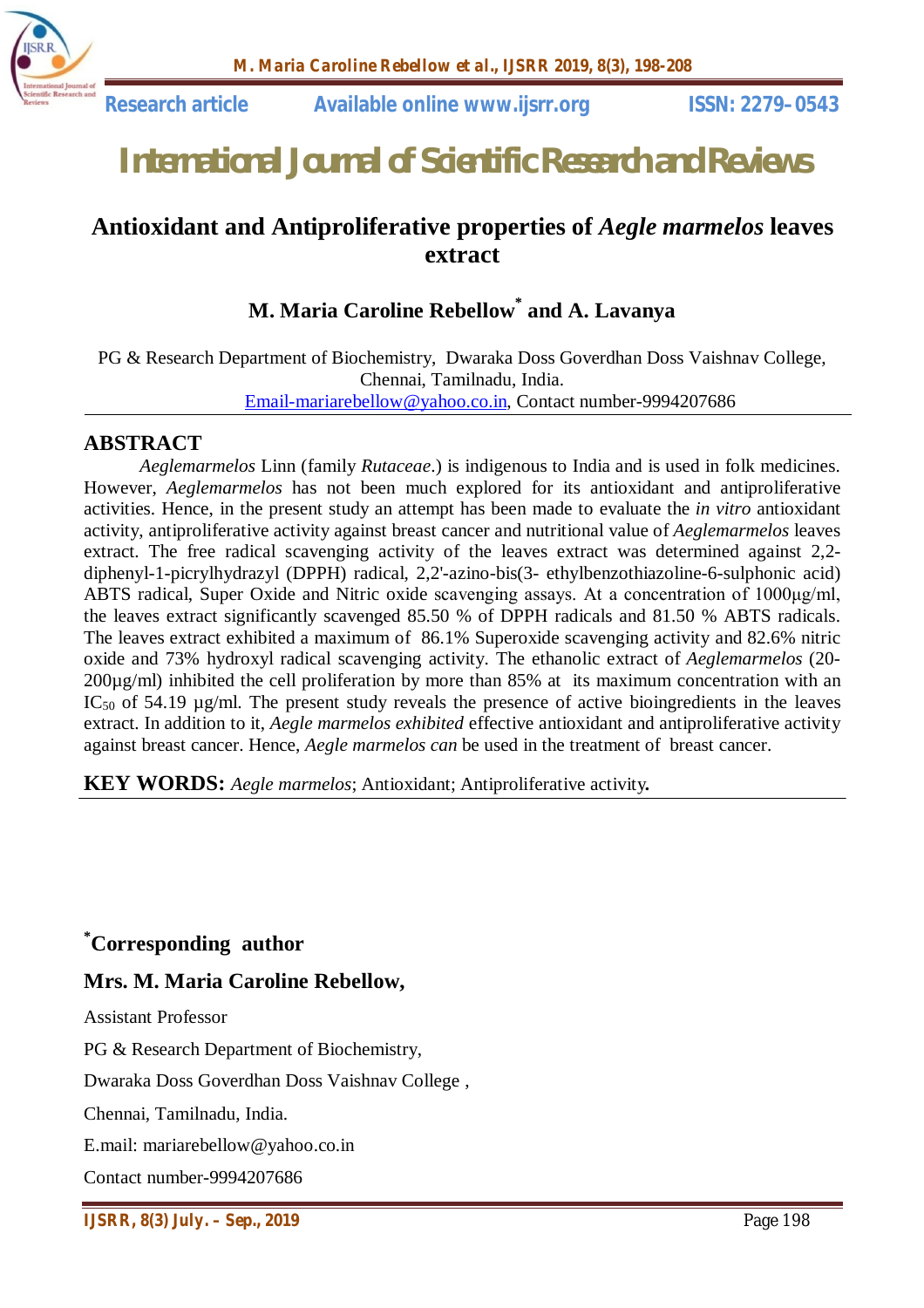#### **INTRODUCTION**

Breast cancer is a serious and significant public health crisis which is predominant in both developed and developing countries<sup>1,2</sup>. It is the most frequent type of nonskin malignancy among women worldwide. In general, conventional treatment options for cancer (i.e., surgery, radiotherapy, chemotherapy, biological therapy, and hormone therapy) are not completely effective. Recurrence and other pathologic situations of breast cancer are still becoming an issue in patients due to side effects, toxicity of drugs in normal cells, and aggressive behaviour of the tumors. Hence, recognition of medicinal plants as effective and inexpensive sources of synthetic novel chemotherapeutic compounds is increasing at an alarming rate in the last decades<sup>3</sup>.

McLay *et al*., has reported that 38% of treated breast cancer patients (in a total of 360 questionnaires) use herbal formulations which interact with adjuvant endocrine therapies<sup>4</sup>. In the series of medicinal plants, *Aeglemarmelos* is one such important medicinal plant well known for its folkloric use.

*Aegle marmelos* (L.) Correa, commonly known as bael (or bel), belonging to the family Rutaceae, is a moderate-sized, slender and aromatic tree. It is indigenous to India and is abundantly found in the Himalayan tract, Bengal, Central and South India. It has several pharmacological activities such as anti-inflammatory, antipyretic, analgesic, antioxidant<sup>5</sup>, and ant diabetic property<sup>6</sup>. In view of medicinal importance of *A.marmelos*, in the present study an attempt has been made to evaluate the antioxidant and antproliferative effects of *Aegle marmelos leaves* extract.

# **MATERIAL AND METHODS**

#### *Plant material*

The leaves of *A. marmelos*was collected from the surroundings of Villivakkam, Chennai. The plant was identified and authenticated by a taxonomist at the Centre for Advanced studies in Botany, University of Madras.

#### **Preparation of extract**

The leaves of *A. marmelos* were dried at room temperature and powdered in an electrical grinder, which was then stored in an airtight container at 5° C until further use. Almost all the chlorophyll and lipid is deposited on the side of the flask and was removed carefully. The extraction was done with ethanol. The dried powder was subjected to Soxhlet using ethanol. The ethanolic extract was filtered, dried and weighed. The extract obtained was evaporated in rotary evaporator to get a powdery mass. The extract was dried under reduced pressure using rotary evaporator to get the crude. It was stored below 4 ºC for further use.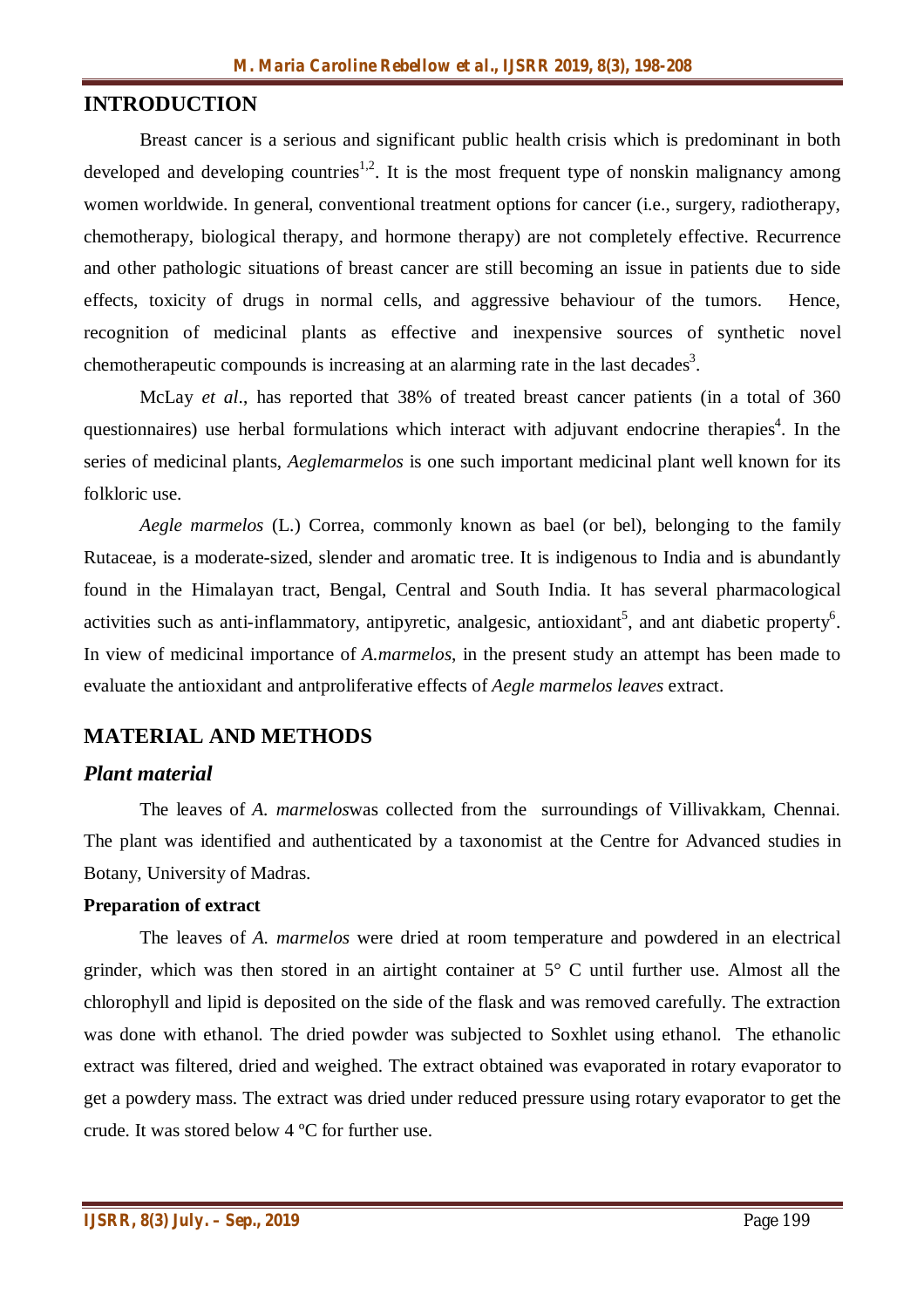#### *Invitro antioxidant assays*

#### **Free radical scavenging assay**

 The free radical scavenging capacity of the ethanolic extract of *A. marmelos* was determined using DPPH, ABTS, NO, Superoxide radical and Hydroxyl radical scavenging assay<sup>7,8,9,10,11</sup>.

#### *Antiproliferative effects of A.marmelos leaves extract*

#### **Cell culture**

MCF7 (Breast cancer cells) was procured from NCCS, Pune, India. The cells were seeded in a 25-cm<sup>2</sup> flask in DMEM medium with 10% FBS, 1% antibiotic and antimycotic solution at 37°C in  $5\%$  CO<sub>2</sub>. The cell culture media was changed on alternative days. Upon reaching confluence, the cells were passaged (passage number: 25-29) and were used for cytotoxicity evaluation.

#### **Assessment of cytotoxicity (MTT assay)**

The cytotoxicity of *A.marmelos* leaves extract was assessed using MTT assay with some modifications<sup>12</sup>. The cell count was assessed using Trypan blue exclusion test and around 15000 cells were seeded in a flat bottomed 96 well plates and was supplemented with 100µl of DMEM with 10% FBS, 1% antibiotic and antimycotic solution at  $37^{\circ}$ C in 5% CO<sub>2</sub>. The cells were treated with ethanolic extract (concentration range of 25, 50, 75, 100, 125, 150, 200, 300, 400 and 500µg/ml of *A. marmelos* leaves extract. After 24 hours of incubation,  $10\mu$ L of MTT was added to the plate and incubated for 4 hours at  $37^{\circ}$ C in 5% CO<sub>2</sub>. Then the formazan crystals were dissolved using DMSO and the violet colour was observed using a microplate reader (BIORAD) at 570nm. The absorbance of untreated cells was considered as 100% viable, cell cytotoxicity was calculated based on the formula,% Cytotoxicity = 1-[mean absorbance of treated cells/mean absorbance of negative control]×100

# *Statistical analysis*

All experiments were performed in three different sets with each set duplicated. The data are expressed as the mean ± standard deviation.

# **RESULTS AND DISCUSSION**

# *In vitro antioxidant activity of A.marmelos*

Free radicals which are involved in the process of lipid peroxidation are considered to play a major role in numerous chronic pathogens such as cancer and cardiovascular diseases among others<sup>13</sup>. Antioxidants derived from plants provide protection to cell by scavenging free oxygen radical through offsetting ROS. This has been made possible due to the presence of certain bioactive substances, such as phenolic compounds, flavonoids, and essential oils, rendering plants with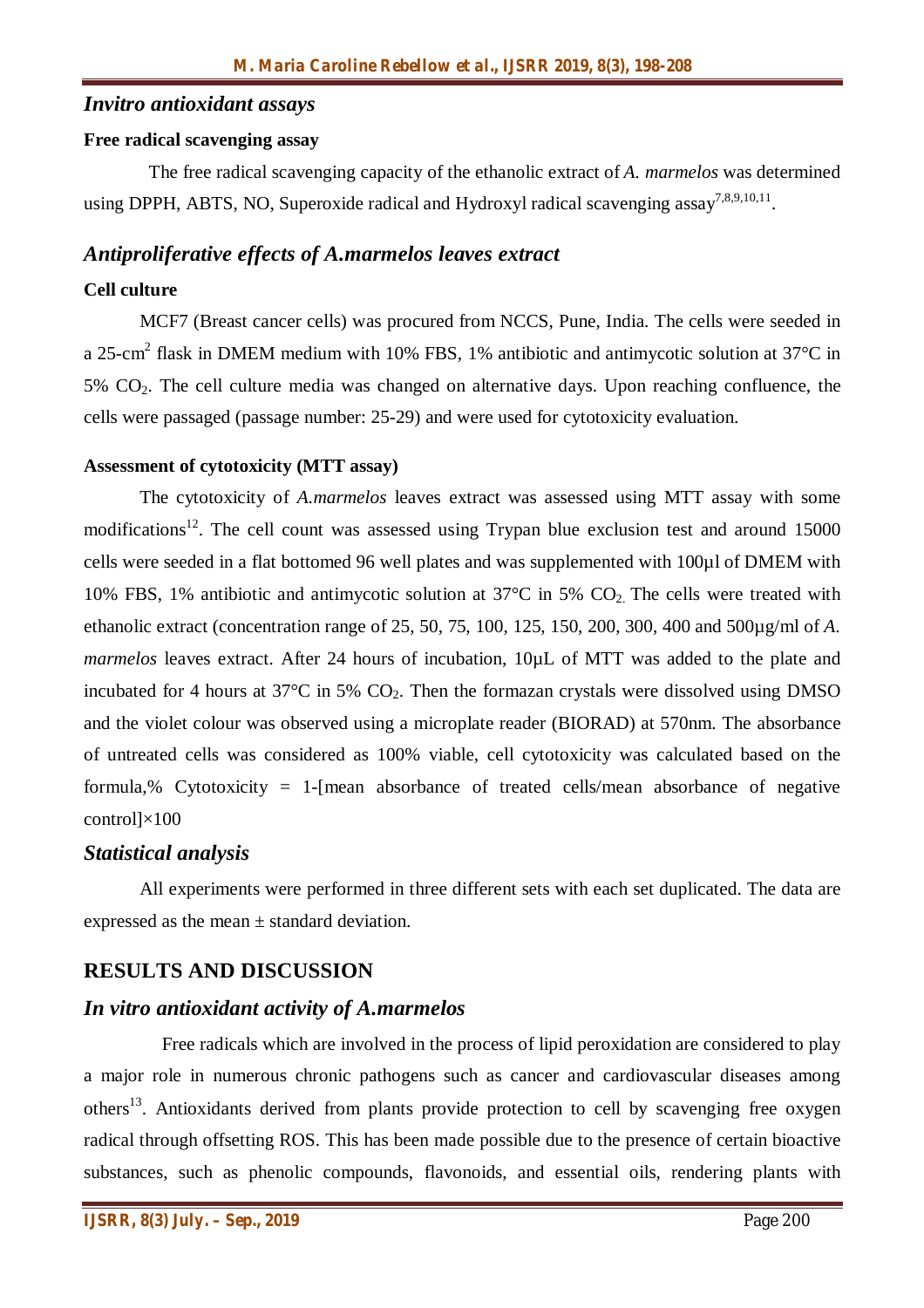antioxidant activity<sup>14</sup>. The DPPH radical scavenging has been widely used to evaluate the free radical scavenging ability of various natural products and has been accepted as a model compound for free radical originating in lipids<sup>15</sup>.

The DPPH and ABTS radicals scavenging activity of *A.marmelos* is depicted in Figure 1 and 2 respectively. DPPH (2,2-diphenyl-1-picrylhydrazyl) radical scavenging activity was quantified in terms of percentage inhibition of a pre-formed free radical by antioxidants. Likewise, ABTS radical activity was quantified in terms of percentage inhibition of the ABTS radical cation by the antioxidant.



**Figure 1: DPPH scavenging potential of** *A.marmelos* **leaves extract**

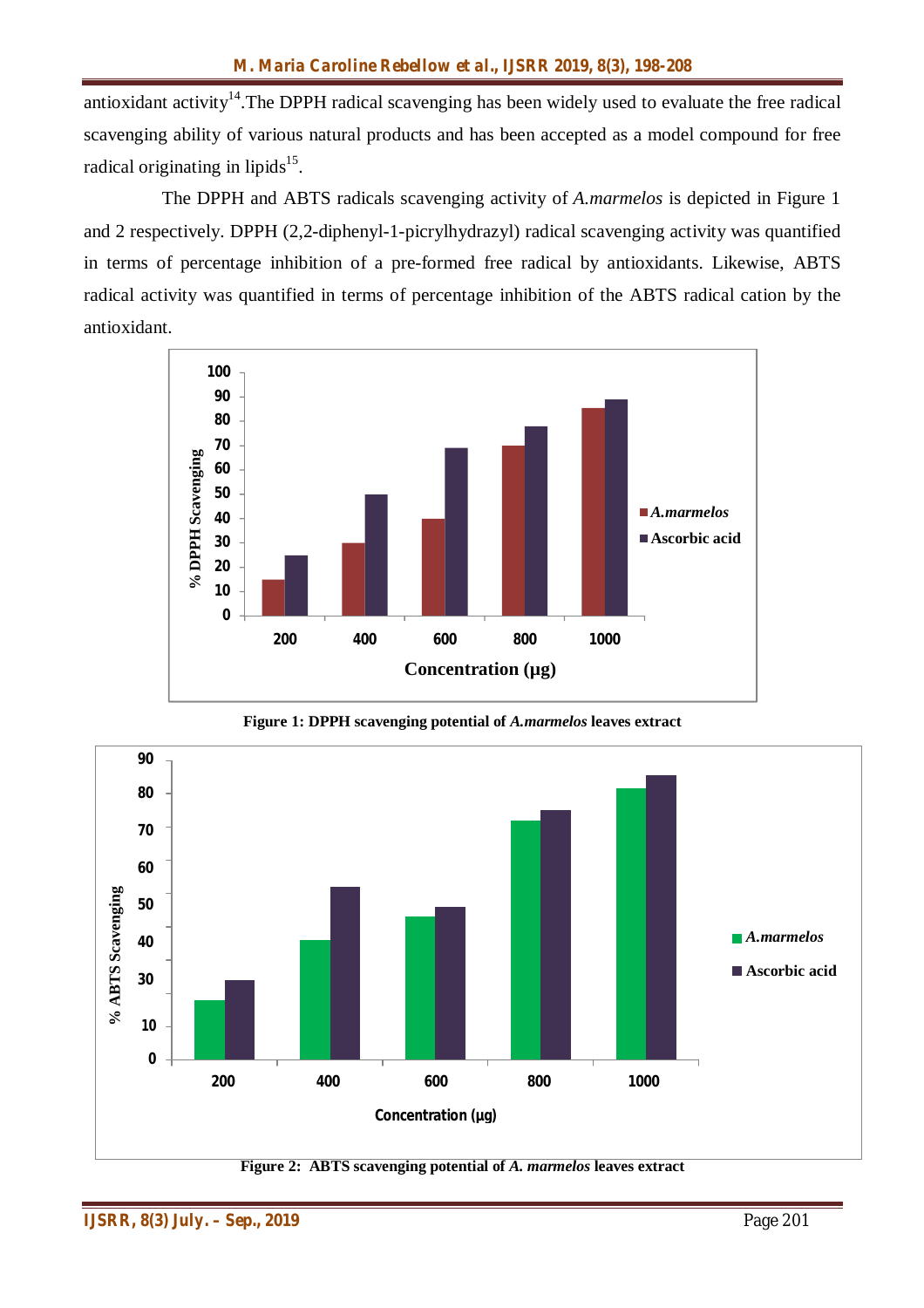Among the several *in vitro* antioxidant assays, DPPH and ABTS radical assays have been widely used as more convenient and reliable methods in determining the free radical scavenging efficacy of the lead molecules<sup>16,17</sup>. A.marmelos showed 85.5% inhibition at a concentration of 1000 μg in DPPH assay and 81.5% inhibition at a concentration of 1000 μg in ABTS radical assay reflecting its significant radical scavenging capacity.

The *in vitro* superoxide scavenging activity of *A.marmelos* is graphically represented as figure 3. *A.marmelos* exhibited a maximum of 86.1% superoxide scavenging activity at a concentration of 1000μg.





The primary free radical in most biological systems are superoxide (O2•−). Superoxide anion radicals (O2˙−) are formed from molecular oxygen by the addition of an electron. The results of the present study established that *A.marmelos* scavenged O2•− and NO significantly and in a concentration-dependent manner.

Nitric oxide is synthesized from L-arginine by the enzyme nitric oxide synthase (NOS). It plays an important role in N-methyl-D-aspartate (NMDA) receptor activation and the induction of significant oxidative stress. NO induced oxidative stress causes lipid peroxidation and neuronal cell death by DNA damage<sup>18,19</sup>. A. *marmelos* plays a crucial role in ameliorating the oxidative stress by reducing the excessive generation of potent free radicals. The data obtained evidenced that *A.marmelos* possesses NO scavenging effect or the inhibition of NO generation. *A.marmelos* at a concentration of 1000μg/ml quenched 82.6% NO radical (Figure 4).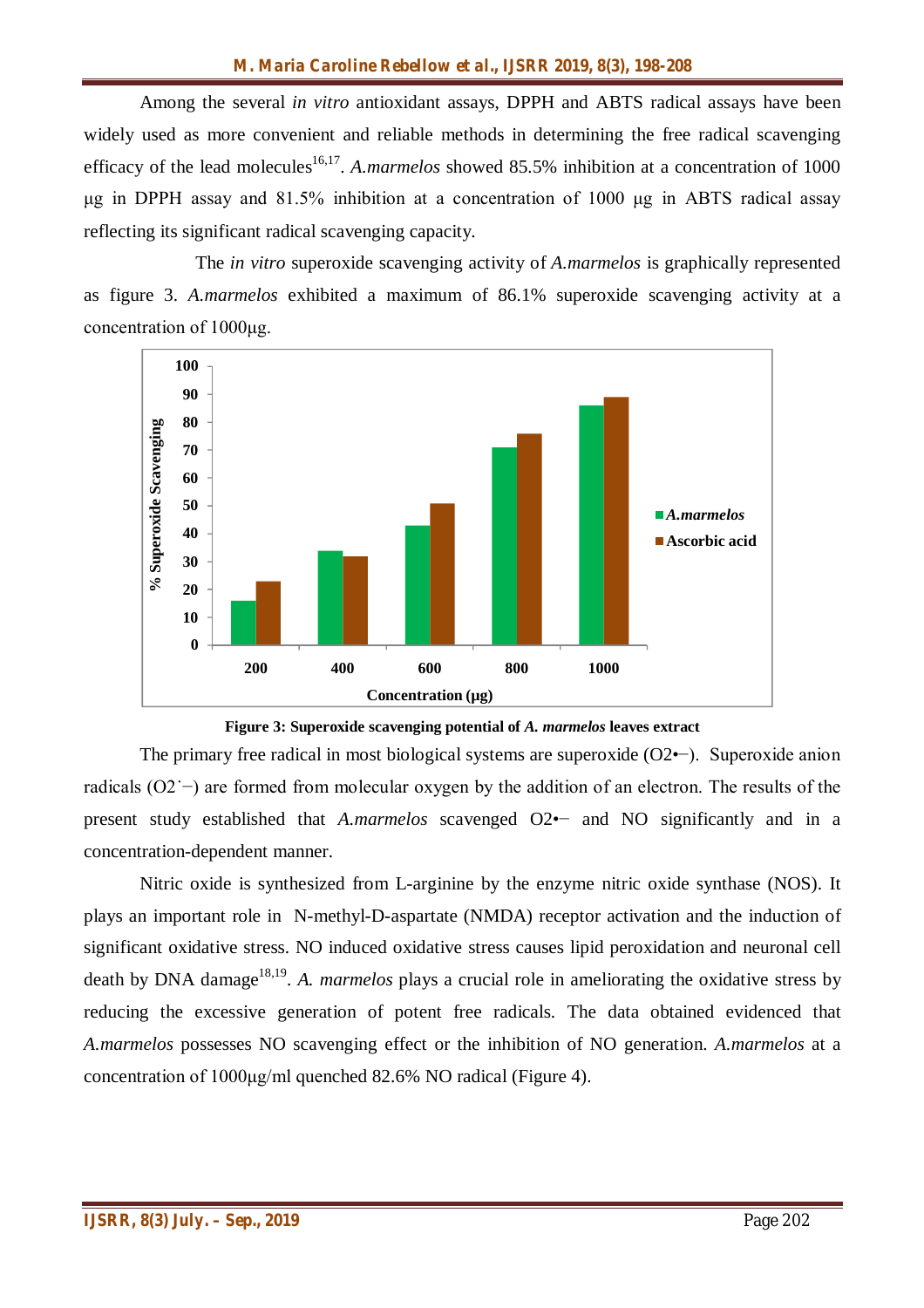

**Figure 4: NO scavenging potential of** *A. marmelos* **leaves extract**

Hydroxyl radical scavenging activity of *A.marmelos* is graphically represented in figure 5. Hydroxyl radicals are one of the potent reactive oxygen species in the biological system that is capable of reacting with polyunsaturated fatty acids present in the cell membrane phospholipids and causes extensive damage to the cell<sup>20</sup>.



**Figure 5: Hydroxyl radical scavenging potential of** *A.marmelos* **leaves extract**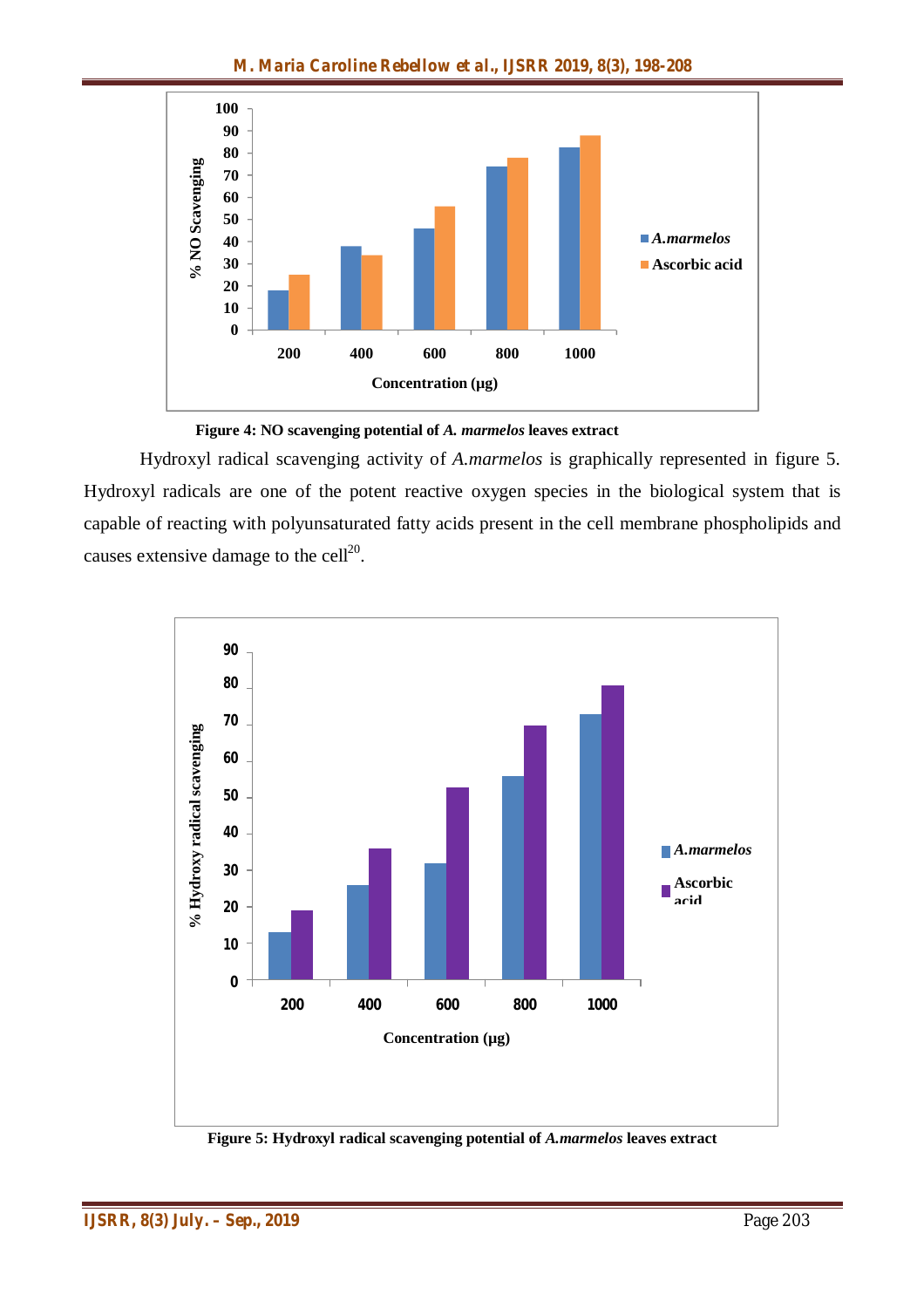The maximum activity observed in *A. marmelos* could be due to the flavonoids present in them. *A. marmelos* has been reported to contain aegelinine, cineole which possess antioxidative and free radical scavenging activity. It has been reported that the alcoholic leaf extract of *A.marmelos* showed better activity with NO radical and inhibited the generation of anions<sup>21</sup>. Our results are in accordance with the results of Pawaskar and Sasangan<sup>22</sup>.

*A. marmelos* bear potent antioxidant activity. The antioxidants act as defense mechanism that protects against oxidative damage and includes compounds to remove or repair damaged molecules and sufficient intake of antioxidants is supposed to protect against diseases. The phytochemical antioxidants have potent potential to neutralize free radicals or oxidants responsible for the oxidative stress induced cell damage. The present study thus scientifically validates and strengthens the candidature of *A. marmelos* in the preparation of medicinal aids to combat the myriad diseases arising due to oxidative stress.

#### *Antiproliferative effects of Aegle marmelos leaves*

MCF-7 breast cancer cell lines are known to be the hormone responsive cell lines which are widely used as one of the models for breast cancer studies. Antiproliferative effects of *A.marmelos* leaves extract was assessed by MTT assay. The ability of the cells to survive a toxic insult has been the basis of most cytotoxicity assays. It depends both on the number of viable cells and on the mitochondrial activity of cells. 3-(4, 5-dimethylthiazol-2-yl)-2, 5-diphenyltetrazolium bromide (MTT) assay is based on the assumption that dead cells or their products do not reduce tetrazolium. Tetrazolium salts are reduced only by metabolically active cells. Thus MTT can be reduced to a blue coloured formazan by mitochondrial enzyme succinate dehydrogenase. The amount of formazan produced is directly proportional to the number of active cells.

The ethanolic extract of *A. marmelos* leaves showed significant cytotoxicity effect against MCF-7 breast cancer cells in 24 hours. The ethanolic extract (20-200µg/ml) inhibited the cell proliferation by more than 85% at its maximum concentration with an  $IC_{50}$  of 54.19 μg/ml(Figure 6). The results suggested that ethanolic extract of *A. marmelos* leaves inhibited the growth of MCF-7 breast cancer cells in a very effective way.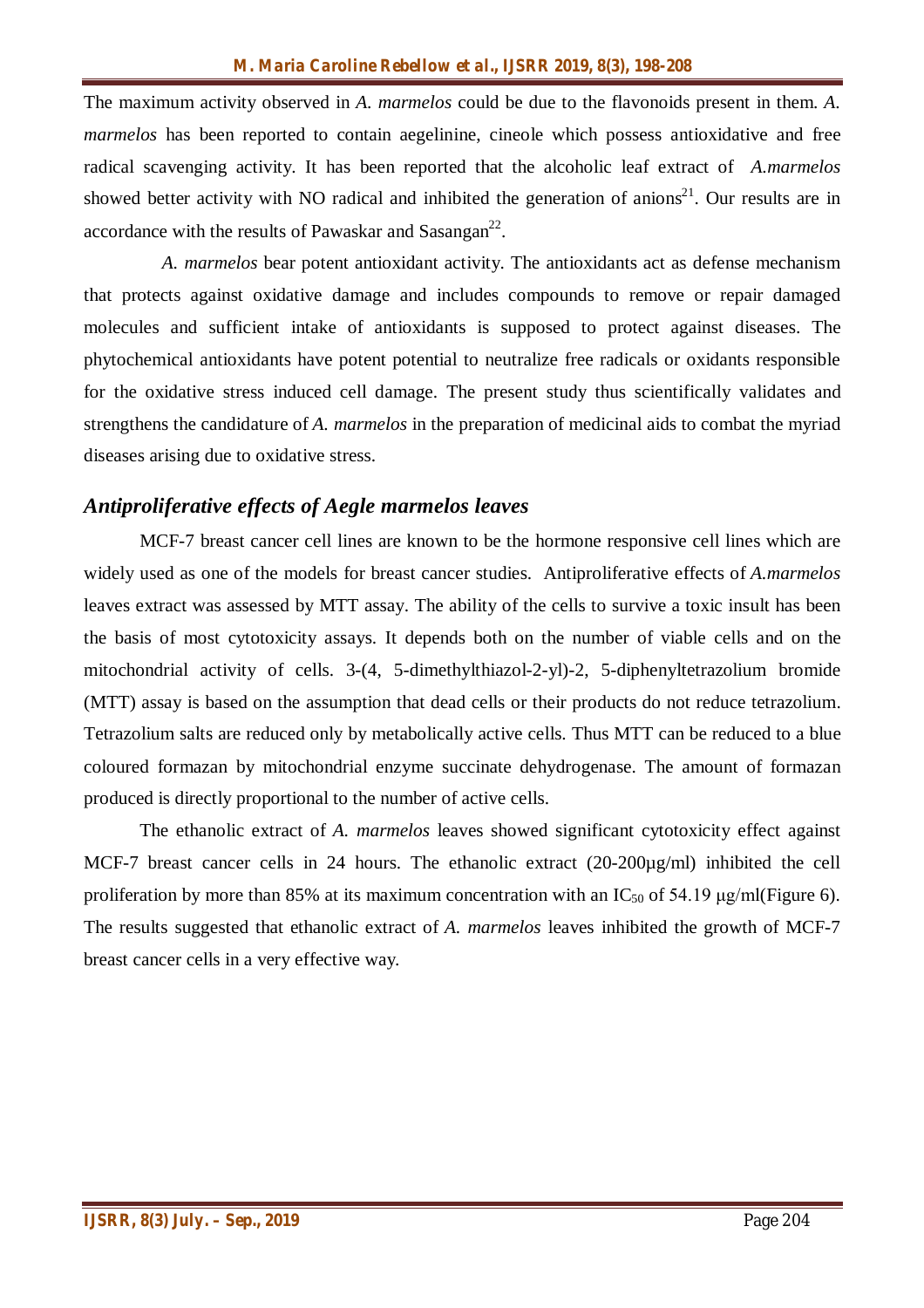

**Figure 6: Toxicity effects of the ethanolic extract of** *A. marmelos* **leaves extract against cancer cell line (MCF-7) after 24 hours of incubation**

It has been reported that phytochemicals from *A.marmelos* such as lupeol, eugenol, citral, cineole and D-limonene possess antineoplastic effects. Marmelin also have shown inhibition on AKT and extracellular signal regulated kinase phosphorylation both in cells in culture and in tumor xenografts. AKT plays a key role in tumor cell survival, proliferation, and invasiveness, which is frequently altered in certain cancers. By reducing the AKT levels, marmelin decreases the cell survival, proliferation, and invasiveness $^{23}$ .

Other phytocompounds like eugenol and citral present in *A. marmelos* has antiproliferative activities<sup>24,25</sup>. Chaouki *et al.*,<sup>26</sup> reported that citral possessed antiproliferative effects, inhibited cell cycle progression in G2/M phase, induced apoptosis of the human breast cancer cell line MCF-7 and decreased the prostaglandin E(2) synthesis.

Antiproliferative effect of *A. marmelos* revealed the fact that ethanolic extract of *A.marmelos* leaves showed significant cytotoxicity effect against MCF-7 breast cancer cells in 24 hours. The ethanolic extract  $(20-200\mu g/ml)$  inhibited the cell proliferation by more than 85% at its maximum concentration with an IC<sub>50</sub> of 54.19 µg/ml. The results suggested that ethanolic extract of *A*. *marmelos* leaves inhibited the growth of MCF-7 breast cancer cells in a very effective way. Thus the observed antiproliferative effect of *A. marmelos* may be attributed to the presence of phytochemicals present in the leaves.

In conclusion, the present study reveals that *A. marmelos* leaves extract contains biologically active ingredients. In addition it possesses significant antioxidant property. The antiproliferative potential is well proven from the cytotoxicity assay. *Aegle marmelos* contains significant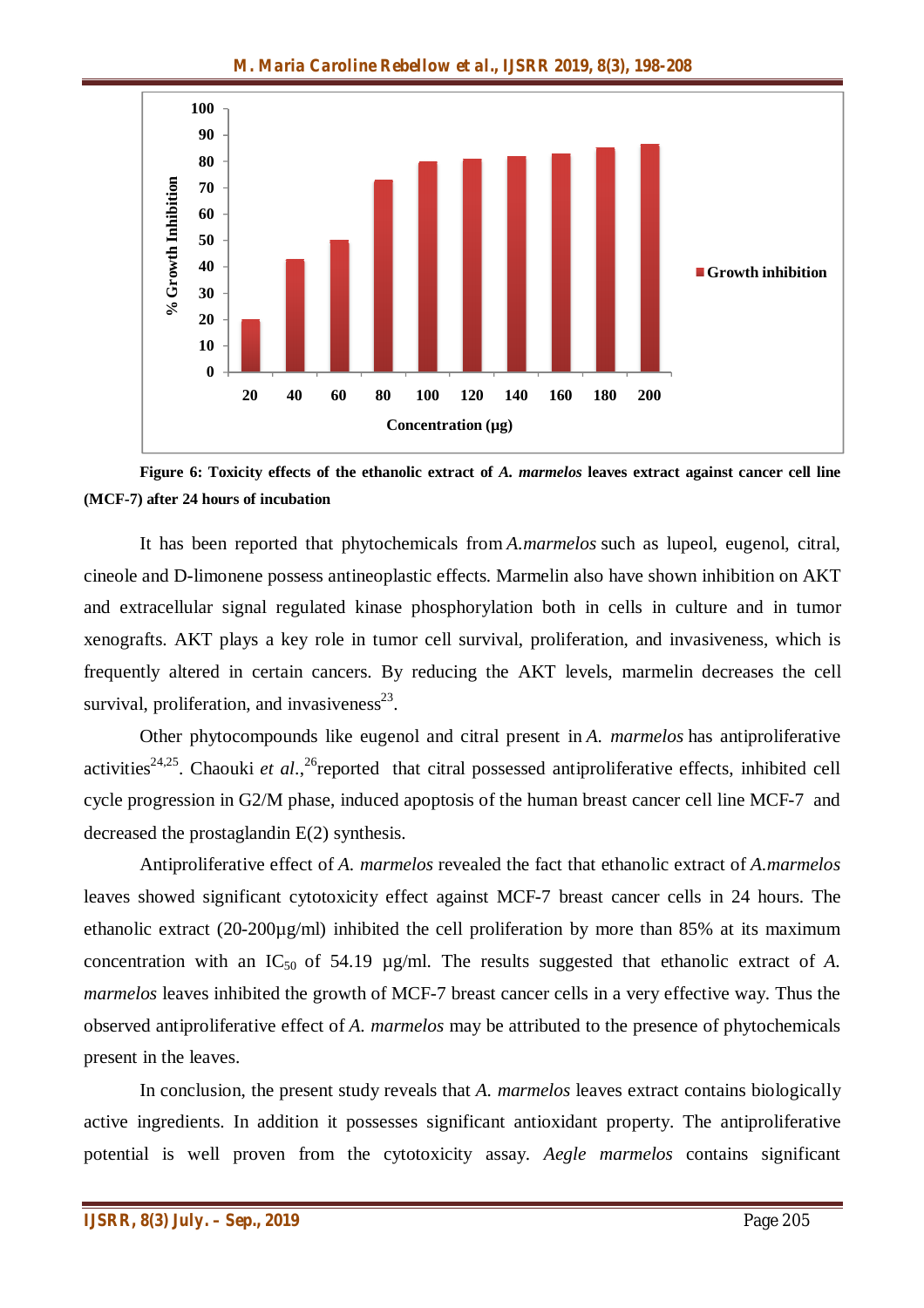antioxidants in the leaves and hence it can be used in the treatment of breast cancer and free radical mediated diseases.

#### **REFERENCES**

- 1. Soliman A., Samadi S., Banerjee M., Aziz Z. Brief Continuing Medical Education (CME) moduleraises knowledge of developing country physicians. *The International Electronic Journal of Health Education*.2006;9:31–41.
- 2. Sowa PM, Downes MJ, Gordon LG Cost-effectiveness of dual-energy X-ray absorptiometry plus antiresorptive treatment in Australian women with breast cancer who receive aromatase inhibitors.*J Bone Miner Metab*. 2017; 35(2):199-208.
- 3. Omogbadegun Z. O. Medicinal plants-based foods for breast cancer treatment: an ethnobotanical survey and digitization.*International Journal of Medicinal Plants and Alternative Medicine*. 2013;1:137–163.
- 4. McLay JS, Stewart D, George J, Rore C, Heys SD. Complementary and alternative medicines use by Scottish women with breast cancer. What, why and the potential for drug interactions? *Eur J ClinPharmacol*.2012;68(5):811-9
- 5. Sabu M C, Kuttan R. Antidiabetic activity of *Aeglemarmelos* and its relationship with its antioxidant properties. *Indian J Physiol Pharmacol*.2004;48(1): 81-88.
- 6. Upadhya S, Shanbhag KK, Suneetha G, Balachandra, Naidu M, Upadhya S. A study of hypoglycemic and antioxidant activity of *Aeglemarmelos* in alloxan induced diabetic rats. *Indian J PhysiolPharmacol*.2004;48(4):476-480*.*
- 7. Brand-Williams W, Cuvelier ME, Berset C. Use of a free-radical method to evaluate antioxidant activity. *Food SciTechnol-Lab*.1995;28:25−30.
- 8. Re R, Pellegrini N, Proteggente A, Pannala A, Yang M, Rice-Evans C.Antioxidant activity applying an improved ABTS radical cationdecolorizationassay.*FreeRadicBiol Med.*1999;26(9-10):1231-1237.
- 9. Marcocci L., Maguire J. J., Droylefaix M. T., Packer L. The nitric oxide-scavenging properties of *Ginkgobiloba* extract EGb 761. *Biochem.Biophys. Res. Commun.* 1994;201:748–755.
- 10. Fontana M, Mosca L, Rosei MA. Interaction of enkephalines withoxyradicals. BiochemPharmacol.2001;61:1253–7.
- 11. Smirnoff N, and Cumbes QJ, "Hydroxyl radical scavenging activity of compatible solutes"*Phytochemistry*.1989;28:1057-1060.
- 12. Mosmann T. Rapid colorimetric assay for cellular growth and survival: application to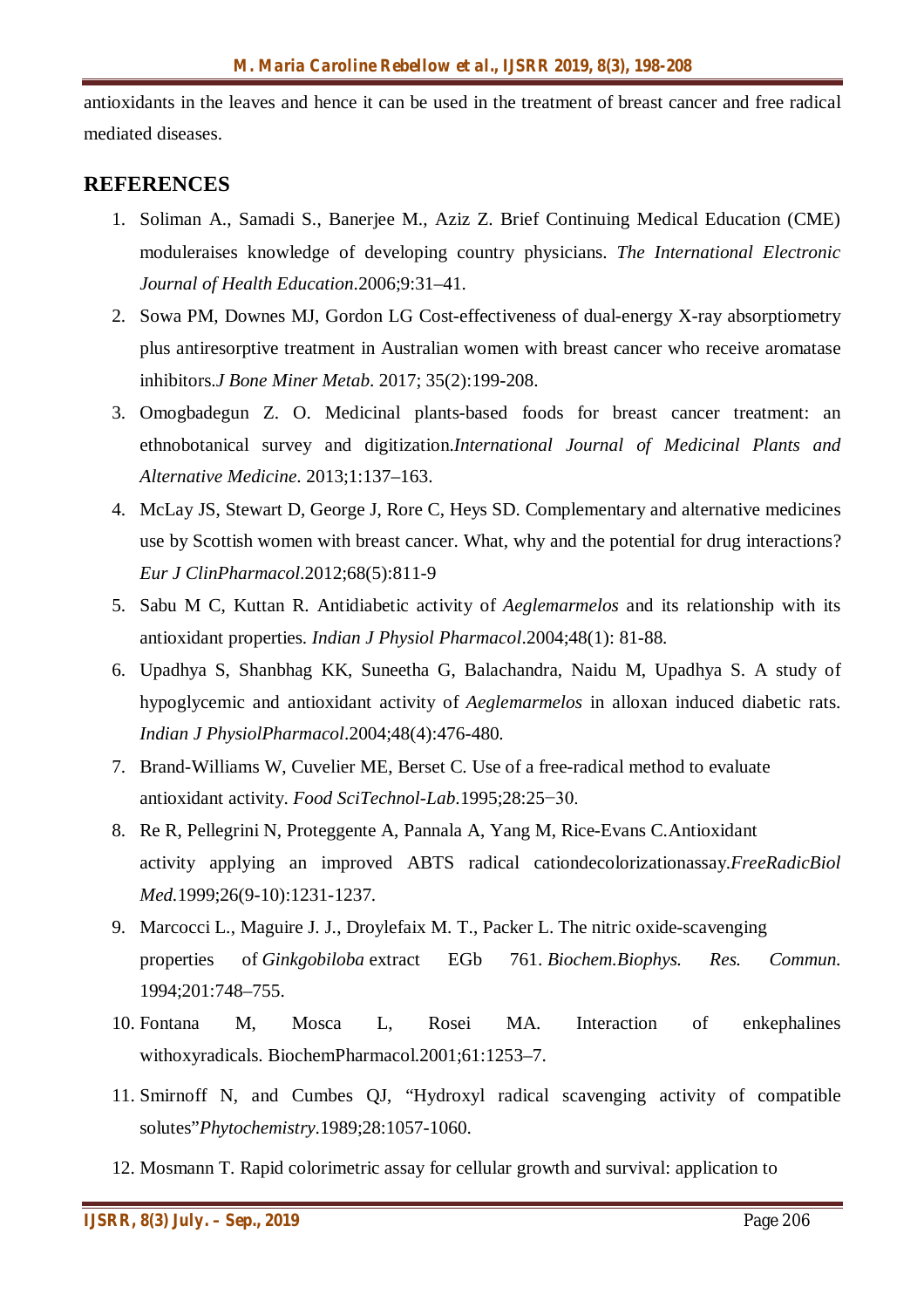proliferation and cytotoxicity assays. *J Immunol Methods*. 1983;65(1-2):55-63.

- 13. Dorman HJ, Koşar M, Kahlos K, Holm Y, Hiltunen R. Antioxidant properties and composition of aqueous extracts from Mentha species, hybrids, varieties, and cultivars. *J AgricFood Chem.* 2003;51(16):4563-9.
- 14. Liu RH. Health benefits of fruit and vegetables are from additive and synergistic combinations of phytochemicals. *Am J Clin Nutr.* 2003;78(3):517S-520S.
- 15. Porto CD, Calligaris S, Celloti E, Nicolim C. Antiradical properties of commercial cognacs assessed by the DPPH test. *J Agric Food Chem.*2000;48:1233–1241.
- 16. Kang HS, Kim KR, Jun EM, Park SH, Lee TS, Suh JW, *et al*. Cyathuscavins A, B, and C, new free radical scavengers with DNA protection activity from the Basidiomycete *Cyathus stercoreus*. *Bioorg Med ChemLett.*2008;18:4047-50.
- 17. Lü JM, Lin PH, Yao Q, Chen C.Chemical and molecular mechanisms of antioxidants: Experimental approaches and model systems.*J Cell Mol Med*.2010;14:840-60.
- 18. Su JH, Deng G, Cotman CW. Neuronal DNA damage precedes tangle formation and is associated with up-regulation of nitrotyrosine in Alzheimer's disease brain.*Brain Res,*1997;774:193-199
- 19. Torreilles F, Salman-Tabcheh S, Guerin M, TorreillesJ.Neurodegenerative disorders:therole of peroxynitrite. *Brain Res Rev* .1999;30:153-163
- 20. Nordberg J, Arn´en ESJ. Reactive oxygen species, antioxidants, and themammalian thioredoxinsystem.*FreeRadicBiol Med*.2001;31:1287– 312.
- 21. Reddy VP, Urooj A (2013). Antioxidant properties and stability of *Aegle marmelos* leavesext ract S. *J Food Sci Technol.* 2013;50(1):135-40.
- 22. Samidha MPawaskar, Sasangan KC. In Vitro Antioxidant and Preliminary Phytochemical Analysis of *Aegle marmelos (L.) Correa*. leafextract**.** *Asian Journal of Pharmaceutical and Clinical Research***.**2017**;**10(6)**:**367-372.
- 23. Subramaniam D, Giridharan P, Murmu N, . Activation of apoptosis by 1-hydroxy-5,7 dimethoxy-2-naphthalene-carboxaldehyde, a novel compound from *Aegle marmelos*. *Cancer Res.*2008;68:8573-8581.
- 24. Saleem M, Afaq F, Adhami VM, Mukhtar H. Lupeol modulates NF-kappaB and PI3K/ Akt pathways and inhibits skin cancer in CD-1 mice. *Oncogene.*2004;23:5203-5214*.*
- 25. Sukumaran K, Unnikrishnan MC, Kuttan R. Inhibition of tumour promotion in mice by eugenol. *Indian J Physiol Pharmacol.*1994;38:306-308